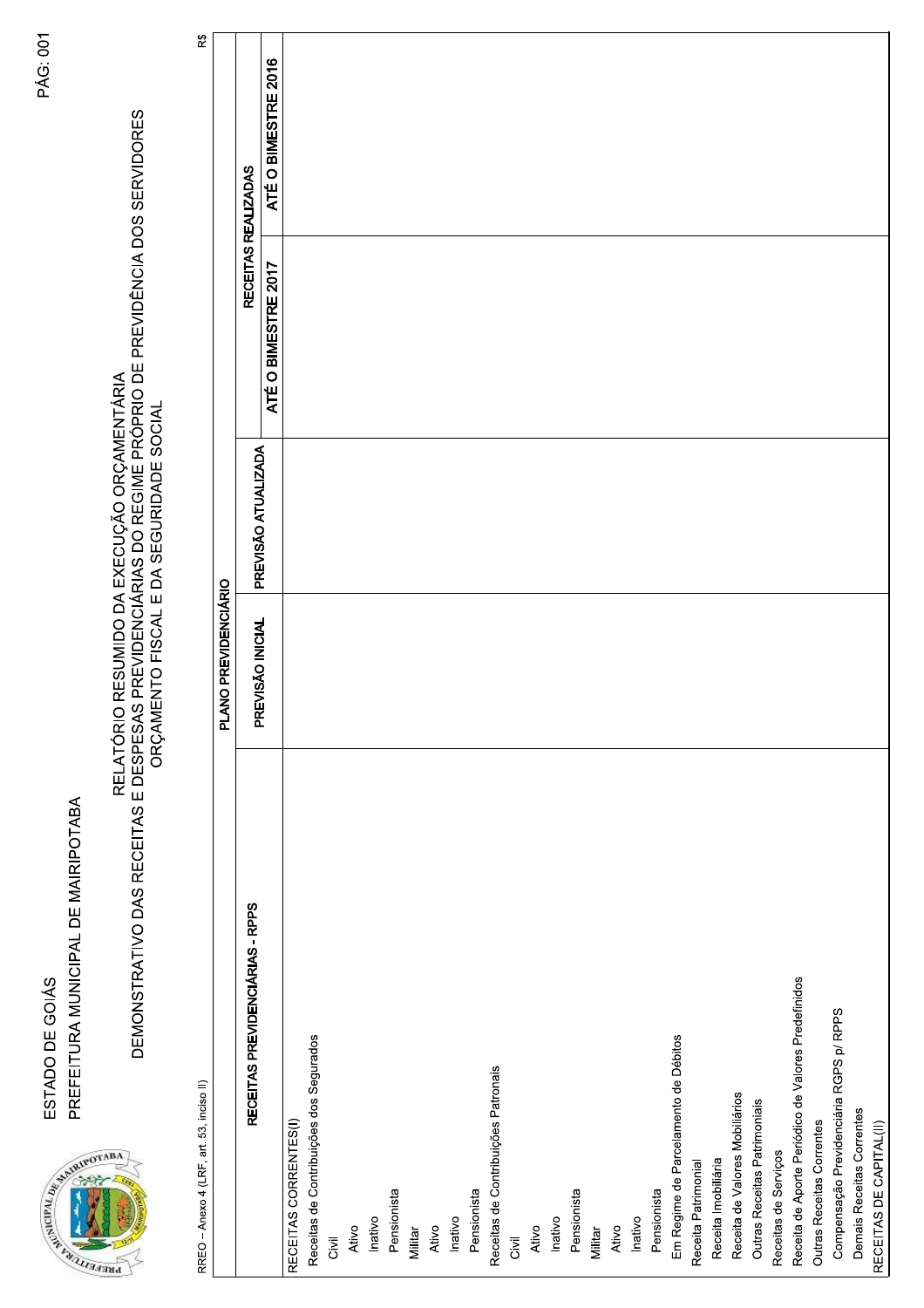PREFEITURA MUNICIPAL DE MAIRIPOTABA ESTADO DE GOIÁS



RELATÓRIO DA RESUMIDO DA EXECUÇÃO ORÇAMENTÁRIA<br>DEMONSTRATIVO DAS RECEITAS E DESPESAS PREVIDENCIÁRIAS DO REGIME PRÓPRIO DE PREVIDÊNCIA DOS SERVIDORES<br>ORÇAMENTO FISCAL E DA SEGURIDADE SOCIAL

RREO - Anexo 4 (LRF, art. 53, inciso II)

|                                               | PLANO PREVIDENCIÁRIO |                     |                     |                     |
|-----------------------------------------------|----------------------|---------------------|---------------------|---------------------|
| RECEITAS PREVIDENCIÁRIAS - RPPS               | PREVISÃO INICIAL     | PREVISÃO ATUALIZADA | RECEITAS REALIZADAS |                     |
|                                               |                      |                     | ATÉ O BIMESTRE 2017 | ATÉ O BIMESTRE 2016 |
| Alienação de Bens, Direitos e Ativos          |                      |                     |                     |                     |
| Amortização de Empréstimos                    |                      |                     |                     |                     |
| Outras Receitas de Capital                    |                      |                     |                     |                     |
| TOTAL DAS RECEITAS PREVID.RPPS (III) = (I+II) |                      |                     |                     |                     |
|                                               |                      |                     |                     |                     |

|                                               |                    |                       | DESPESAS EMPENHADAS    |                        | DESPESAS LIQUIDADAS    |                        | INSCR. EM RESTOS A PAGAR<br>NÃO PROCESSADOS |  |
|-----------------------------------------------|--------------------|-----------------------|------------------------|------------------------|------------------------|------------------------|---------------------------------------------|--|
| DESPESAS PREVIDENCIÁRIAS - RPPS               | DOTAÇÃO<br>INICIAL | DOTAÇÃO<br>ATUALIZADA | ATÉ O BIMESTRE<br>2017 | ATÉ O BIMESTRE<br>2016 | ATÉ O BIMESTRE<br>2017 | ATÉ O BIMESTRE<br>2016 | ATÉ O BIMESTRE   ATÉ O BIMESTRE<br>2017     |  |
| ADMINISTRAÇÃO(IV)                             |                    |                       |                        |                        |                        |                        |                                             |  |
| Despesas Correntes                            |                    |                       |                        |                        |                        |                        |                                             |  |
| Despesas de Capital                           |                    |                       |                        |                        |                        |                        |                                             |  |
| PREVIDÊNCIA(V)                                |                    |                       |                        |                        |                        |                        |                                             |  |
| Benefícios - Civil                            |                    |                       |                        |                        |                        |                        |                                             |  |
| Aposentadorias                                |                    |                       |                        |                        |                        |                        |                                             |  |
| Pensões                                       |                    |                       |                        |                        |                        |                        |                                             |  |
| Outros Benefícios Previdenciários             |                    |                       |                        |                        |                        |                        |                                             |  |
| Beneficios Militar                            |                    |                       |                        |                        |                        |                        |                                             |  |
| Reformas                                      |                    |                       |                        |                        |                        |                        |                                             |  |
| Pensões                                       |                    |                       |                        |                        |                        |                        |                                             |  |
| Outros Benefícios Previdenciários             |                    |                       |                        |                        |                        |                        |                                             |  |
| Outras Despesas Previdenciárias               |                    |                       |                        |                        |                        |                        |                                             |  |
| Compensação Previdenciária RPPS p/ RGPS       |                    |                       |                        |                        |                        |                        |                                             |  |
| Demais Despesas Previdenciárias               |                    |                       |                        |                        |                        |                        |                                             |  |
| TOTAL DESPESAS PREVID. - RPPS (VI) = (IV + V) |                    |                       |                        |                        |                        |                        |                                             |  |
|                                               |                    |                       |                        |                        |                        |                        |                                             |  |
| RESULTADO PREVIDENCIÁRIO (VII) = (III - VI)   |                    |                       |                        |                        |                        |                        |                                             |  |

R\$

ℸ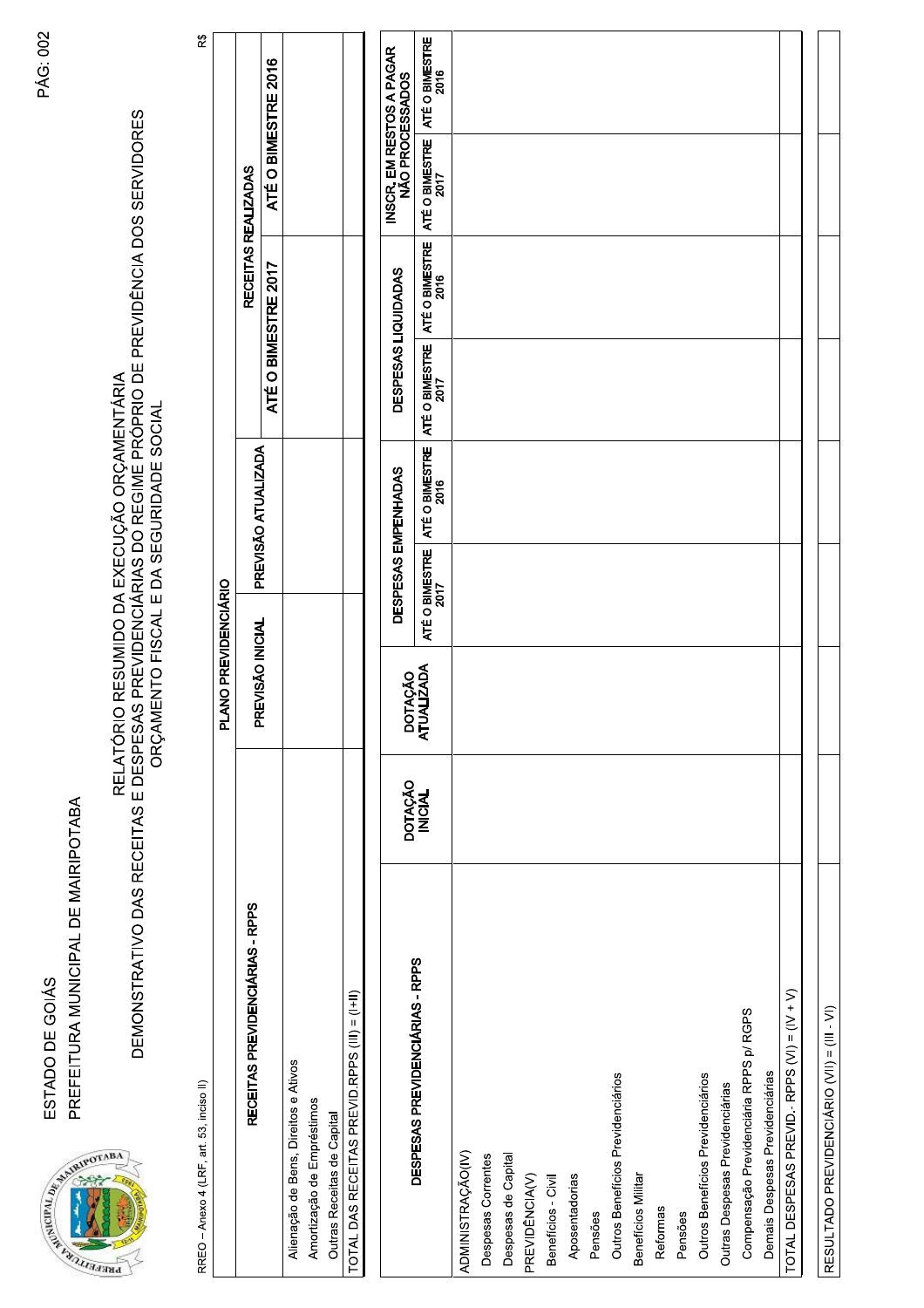

DEMONSTRATIVO DAS RECEITAS E DESPESAS PREVIDENCÍÁRIAS DO REGIME PRÓPRIO DE PREVIDÊNCIA DOS SERVIDORES<br>DEMONSTRATIVO DAS RECEITAS E DESPESAS PREVIDENCIÁRIAS DO REGIME PRÓPRIO DE PREVIDÊNCIA DOS SERVIDORES

RREO - Anexo 4 (LRF, art. 53, inciso II)

| RECURSOS RPPS ARRECADADOS EM EXERCICIOS ANTERIORES | PREVISÃO ORÇAMENTARIA |
|----------------------------------------------------|-----------------------|
| ALOR                                               |                       |
|                                                    |                       |
| RESERVA ORÇAMENTÁRIA DO RPPS                       | PREVISÃO ORÇAMENTARIA |
| alor                                               |                       |

| CIARIO DO RPPS<br>APORTES DE RECURSOS PARA O PLANO PREVIDEN     | APORTES REALIZADOS |
|-----------------------------------------------------------------|--------------------|
| Plano de Amortização - Contribuição Patronal Suplementar        |                    |
| Plano de Amortização - Aporte Periódico de Valores Predefinidos |                    |
| Outros Aportes para o RPPS                                      |                    |
| Recursos para Cobertura de Déficit Financeiro                   |                    |
| Recursos para Cobertura de Insuficiências Financeiras           |                    |
|                                                                 |                    |
|                                                                 |                    |

| BENS E DIREITOS DO RPPS       | PERÍODO DE REFERÊNCIA |                  |  |
|-------------------------------|-----------------------|------------------|--|
|                               | 2017                  | 2016             |  |
| Caixa e Equivalentes de Caixa |                       |                  |  |
| Investimentos e Aplicações    |                       |                  |  |
| Outros Bens e Direitos        |                       |                  |  |
|                               |                       |                  |  |
| PLANO FINANCEIRO              |                       |                  |  |
|                               |                       | CALLA LICITARIES |  |

| RECEITAS PREVIDENCIÁRIAS DO RPPS        | DOTAÇÃO INICIAL | DOTAÇÃO ATUALIZADA | RECEITAS LIQUIDADAS |                     |
|-----------------------------------------|-----------------|--------------------|---------------------|---------------------|
|                                         |                 |                    | ATÉ O BIMESTRE 2017 | ATÉ O BIMESTRE 2016 |
| RECEITAS CORRENTES (VIII)               |                 |                    |                     |                     |
| Receitas de Contribuições dos Segurados |                 |                    |                     |                     |
| Ξā                                      |                 |                    |                     |                     |
| Ativo                                   |                 |                    |                     |                     |
| Inativo                                 |                 |                    |                     |                     |
| Pensionista                             |                 |                    |                     |                     |
| Militar                                 |                 |                    |                     |                     |
| Ativo                                   |                 |                    |                     |                     |
| Inativo                                 |                 |                    |                     |                     |
| Pensionista                             |                 |                    |                     |                     |

R\$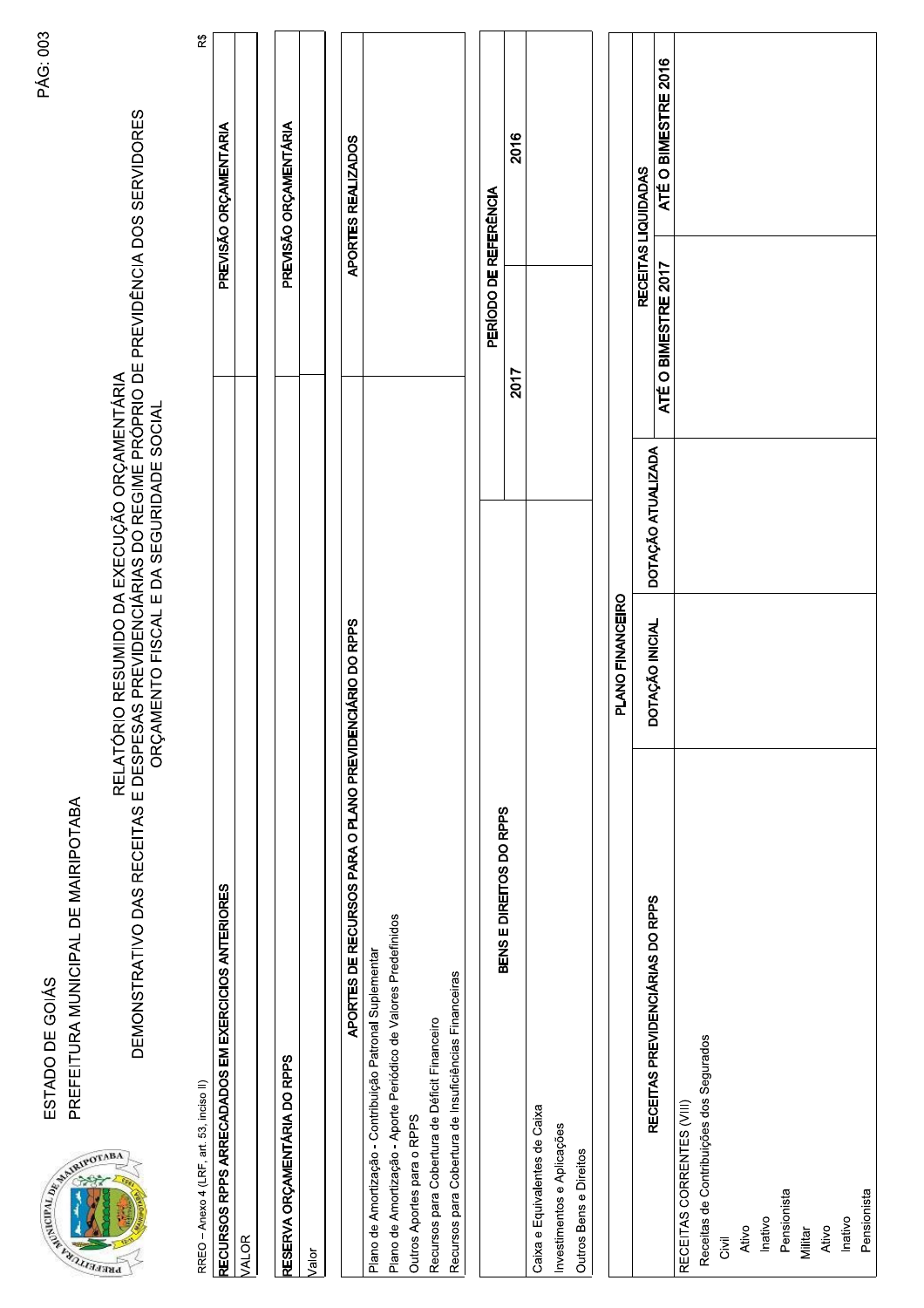| <b>BA</b><br>na)                                      | RELATÓRIO RESUMIDO DA EXECUÇÃO ORÇAMENTÁRIA<br>DEMONSTRATIVO DAS RECEITAS E DESPESAS PREVIDENCIÁRIAS DO REGIME PRÓPRIO DE PREVIDÊNCIA DOS SERVIDORES<br>ORÇAMENTO FISCAL E DA SEGURIDADE SOCIAL |                    |                       |                |                        |                |                                            |                                             |     |
|-------------------------------------------------------|-------------------------------------------------------------------------------------------------------------------------------------------------------------------------------------------------|--------------------|-----------------------|----------------|------------------------|----------------|--------------------------------------------|---------------------------------------------|-----|
| RREO - Anexo 4 (LRF, art. 53, inciso II)              |                                                                                                                                                                                                 |                    |                       |                |                        |                |                                            |                                             | R\$ |
|                                                       |                                                                                                                                                                                                 |                    | PLANO FINANCEIRO      |                |                        |                |                                            |                                             |     |
|                                                       | RECEITAS PREVIDENCIÁRIAS DO RPPS                                                                                                                                                                |                    | DOTAÇÃO INICIAL       |                | DOTAÇÃO ATUALIZADA     |                | RECEITAS LIQUIDADAS<br>ATÉ O BIMESTRE 2017 | ATÉ O BIMESTRE 2016                         |     |
| Receitas de Contribuições Patronais                   |                                                                                                                                                                                                 |                    |                       |                |                        |                |                                            |                                             |     |
| Givil                                                 |                                                                                                                                                                                                 |                    |                       |                |                        |                |                                            |                                             |     |
| Ativo                                                 |                                                                                                                                                                                                 |                    |                       |                |                        |                |                                            |                                             |     |
| Inativo                                               |                                                                                                                                                                                                 |                    |                       |                |                        |                |                                            |                                             |     |
| Pensionista                                           |                                                                                                                                                                                                 |                    |                       |                |                        |                |                                            |                                             |     |
| Militar                                               |                                                                                                                                                                                                 |                    |                       |                |                        |                |                                            |                                             |     |
| Ativo                                                 |                                                                                                                                                                                                 |                    |                       |                |                        |                |                                            |                                             |     |
| Inativo                                               |                                                                                                                                                                                                 |                    |                       |                |                        |                |                                            |                                             |     |
| Em Regime de Débitos e Parcelamentos                  |                                                                                                                                                                                                 |                    |                       |                |                        |                |                                            |                                             |     |
| Receita Patrimonial                                   |                                                                                                                                                                                                 |                    |                       |                |                        |                |                                            |                                             |     |
| Receitas Imobiliárias                                 |                                                                                                                                                                                                 |                    |                       |                |                        |                |                                            |                                             |     |
| Receitas de Valores Mobiliários                       |                                                                                                                                                                                                 |                    |                       |                |                        |                |                                            |                                             |     |
| Outras Receitas Patrimoniais                          |                                                                                                                                                                                                 |                    |                       |                |                        |                |                                            |                                             |     |
| Receitas de Serviços                                  |                                                                                                                                                                                                 |                    |                       |                |                        |                |                                            |                                             |     |
| Outras Receitas Correntes                             |                                                                                                                                                                                                 |                    |                       |                |                        |                |                                            |                                             |     |
| Compensação Previdenciária do RGPS para o RPPS        |                                                                                                                                                                                                 |                    |                       |                |                        |                |                                            |                                             |     |
| Demais Receitas Correntes                             |                                                                                                                                                                                                 |                    |                       |                |                        |                |                                            |                                             |     |
| RECEITAS DE CAPITAL (IX)                              |                                                                                                                                                                                                 |                    |                       |                |                        |                |                                            |                                             |     |
| Alienação de Bens, Direitos e Ativos                  |                                                                                                                                                                                                 |                    |                       |                |                        |                |                                            |                                             |     |
| Amortização de Empréstimos                            |                                                                                                                                                                                                 |                    |                       |                |                        |                |                                            |                                             |     |
| Outras Receitas de Capital                            |                                                                                                                                                                                                 |                    |                       |                |                        |                |                                            |                                             |     |
| TOTAL DAS RECEITAS PREVIDENCIÁRIAS RPPS-(X)=(VIII+IX) |                                                                                                                                                                                                 |                    |                       |                |                        |                |                                            |                                             |     |
|                                                       |                                                                                                                                                                                                 |                    |                       |                |                        |                |                                            |                                             |     |
| DESPESAS PREVIDENCIÁRIAS - RPPS                       |                                                                                                                                                                                                 | DOTAÇÃO<br>INICIAL | DOTAÇÃO<br>ATUALIZADA |                | DESPESAS EMPENHADAS    |                | DESPESAS LIQUIDADAS                        | INSCR. EM RESTOS A PAGAR<br>NÃO PROCESSADOS |     |
|                                                       |                                                                                                                                                                                                 |                    |                       | ATÉ O BIMESTRE | ATÉ O BIMESTRE<br>2016 | ATÉ O BIMESTRE | ATÉ O BIMESTRE<br>2016                     | ATÉ O BIMESTRE   ATÉ O BIMESTRE<br>2017     |     |
| ADMINISTRAÇÃO (XI)                                    |                                                                                                                                                                                                 |                    |                       |                |                        |                |                                            |                                             |     |
| Despesas Correntes                                    |                                                                                                                                                                                                 |                    |                       |                |                        |                |                                            |                                             |     |
| Despesas de Capital                                   |                                                                                                                                                                                                 |                    |                       |                |                        |                |                                            |                                             |     |

**PÁG: 004** 

PREFEITURA MUNICIPAL DE MAIRIPOTABA ESTADO DE GOIÁS

PRIMER AND MANAGEMENT